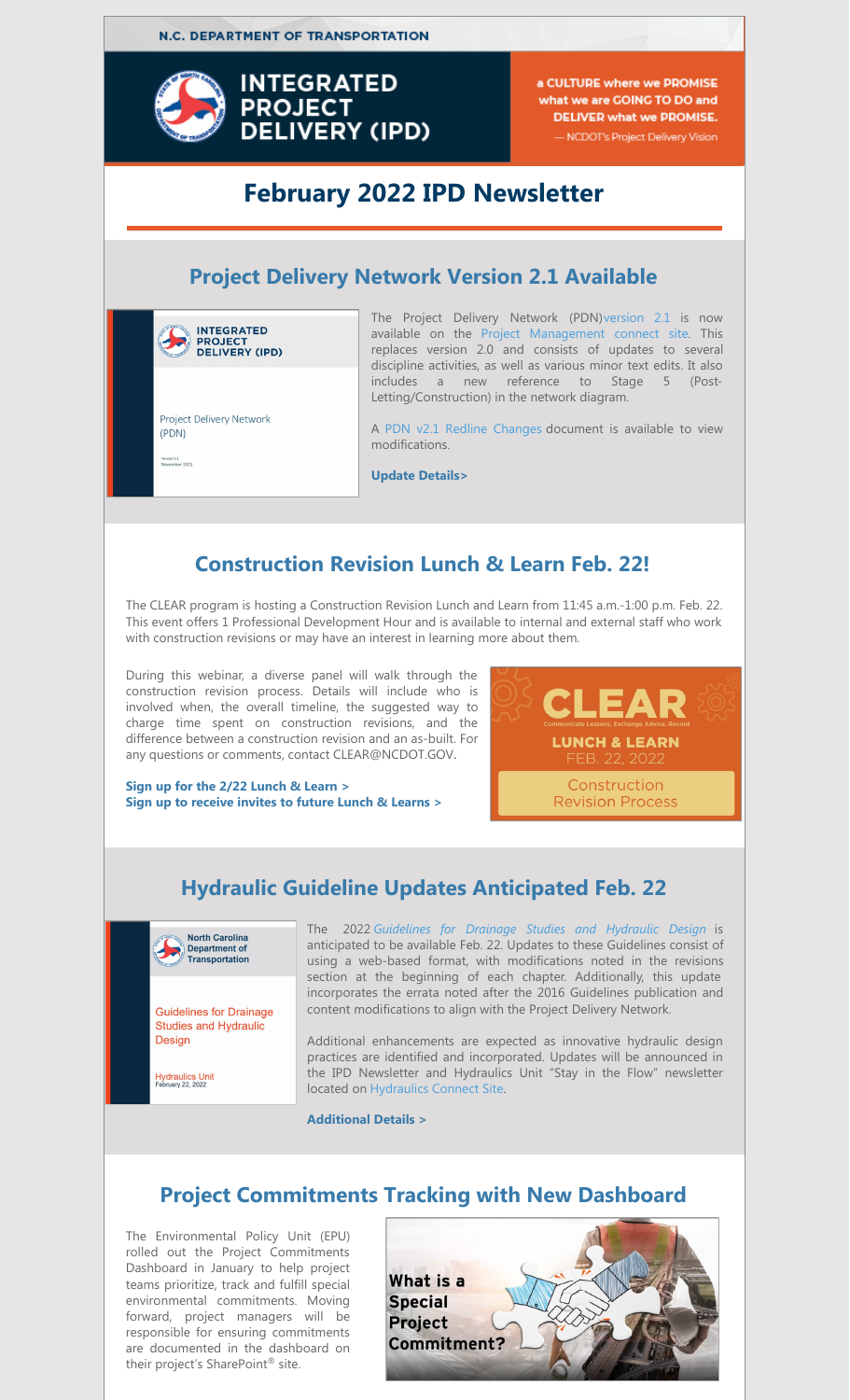To support use of the new dashboard, an [overview](https://connect.ncdot.gov/resources/Environmental/EPU/Policy/PublishingImages/Forms/Video/videoplayerpage.aspx?ID=1&FolderCTID=0x0120D520A8080083AE5E245C83D74E8107251D6F344D82&List=c84039c9-75eb-48e8-8c33-e65f9e05511a&RootFolder=%2Fresources%2FEnvironmental%2FEPU%2FPolicy%2FPublishingImages%2FProject Commitments%2FAdditional Content&RecSrc=%2Fresources%2FEnvironmental%2FEPU%2FPolicy%2FPublishingImages%2FProject Commitments) video is available on the EPU [Connect](https://connect.ncdot.gov/resources/Environmental/EPU/Policy/Pages/default.aspx) site. Guidance will be available soon on the same site. For questions or comments about the dashboard, contact EPU@ncdot.gov.

**[Additional](https://connect.ncdot.gov/projects/Integrated-Project-Delivery/Newsletters/2022_February_IPD_Articles.pdf#Commit) Details>**

## **Email and Memo Templates Available**

Are you a Professional Engineering Firm (PEF) project manager or NCDOT project manager who needs to draft an email or memo to send to the project team? New email and memo templates are now available on the Project [Management](https://connect.ncdot.gov/projects/Project-Management/Pages/default.aspx?showTab=toolstemplates) Connect Site, under "Helpful Links."



Traditionally these templates were only available to internal staff. However, they are now available to PEF PMs to assist NCDOT PMs with drafting emails and memos. Approximately 25 templates are available to customize, including:

- Approval of design criteria (memo)
- Field inspection review meeting (email)
- $\bullet$  Submittal of final right of way plans with authorization (memo)
- Cost verification memo

**Open ZIP Folder with [Templates](https://connect.ncdot.gov/projects/Project-Management/Documents/Project Communication Templates DEC 2021.zip) >**

### **Project Management Templates Released**

The Technical Services Unit has released new Project Management related templates to help project managers document and communicate vital information to their project teams. The following templates are customizable and support the Project Management Guide:

- Executive status report
- Project contact list
- Agenda & meeting minutes
- Project Definition Document (PDD)



Templates are available on the Project [Management](https://connect.ncdot.gov/projects/Project-Management/Pages/default.aspx?showTab=toolstemplates) Connect site. Please let us know if you have any [questions](https://connect.ncdot.gov/projects/Integrated-Project-Delivery/Pages/PDNComment.aspx) or feedbac[k.](https://connect.ncdot.gov/projects/Integrated-Project-Delivery/Pages/PDNComment.aspx)

#### **[Additional](https://connect.ncdot.gov/projects/Integrated-Project-Delivery/Newsletters/2022_February_IPD_Articles.pdf#PM) Details>**

### **Utilities Process Improvements Updates**



Last year, NCDOT's Utilities Unit focused its IPD efforts on updating the Project Delivery Network (PDN) and researching best practices for improving utility relocation processes. As the next step in this effort, the unit will begin implementing improvements identified through its research, such as providing training for the division staff and clarifying roles and responsibilities.

To get involved with implementing these improvements, contact ncdotutilities@ncdot.gov.

**Find Out [More>](https://connect.ncdot.gov/projects/Integrated-Project-Delivery/Newsletters/2022_February_IPD_Articles.pdf#Utility)**

### **Preconstruction Workshop Videos and Q&A's Available**

Thank you to all who attended our Preconstruction Workshop on Jan. 24-25. We hope you found it meaningful and useful to your everyday work duties. If you missed a session or the workshop, recordings of all sessions are available [here](https://connect.ncdot.gov/projects/Project-Management/PublishingImages/2022 Preconstruction Workshop Session Videos.aspx). A link is also available on the Project [Management](https://connect.ncdot.gov/projects/Project-Management/Pages/default.aspx?showTab=toolstemplates.) Connect site, under "Videos."

In addition, answers to the questions asked during the General Sessions are also available on the Project Management Connect Site, under the Training tab or you